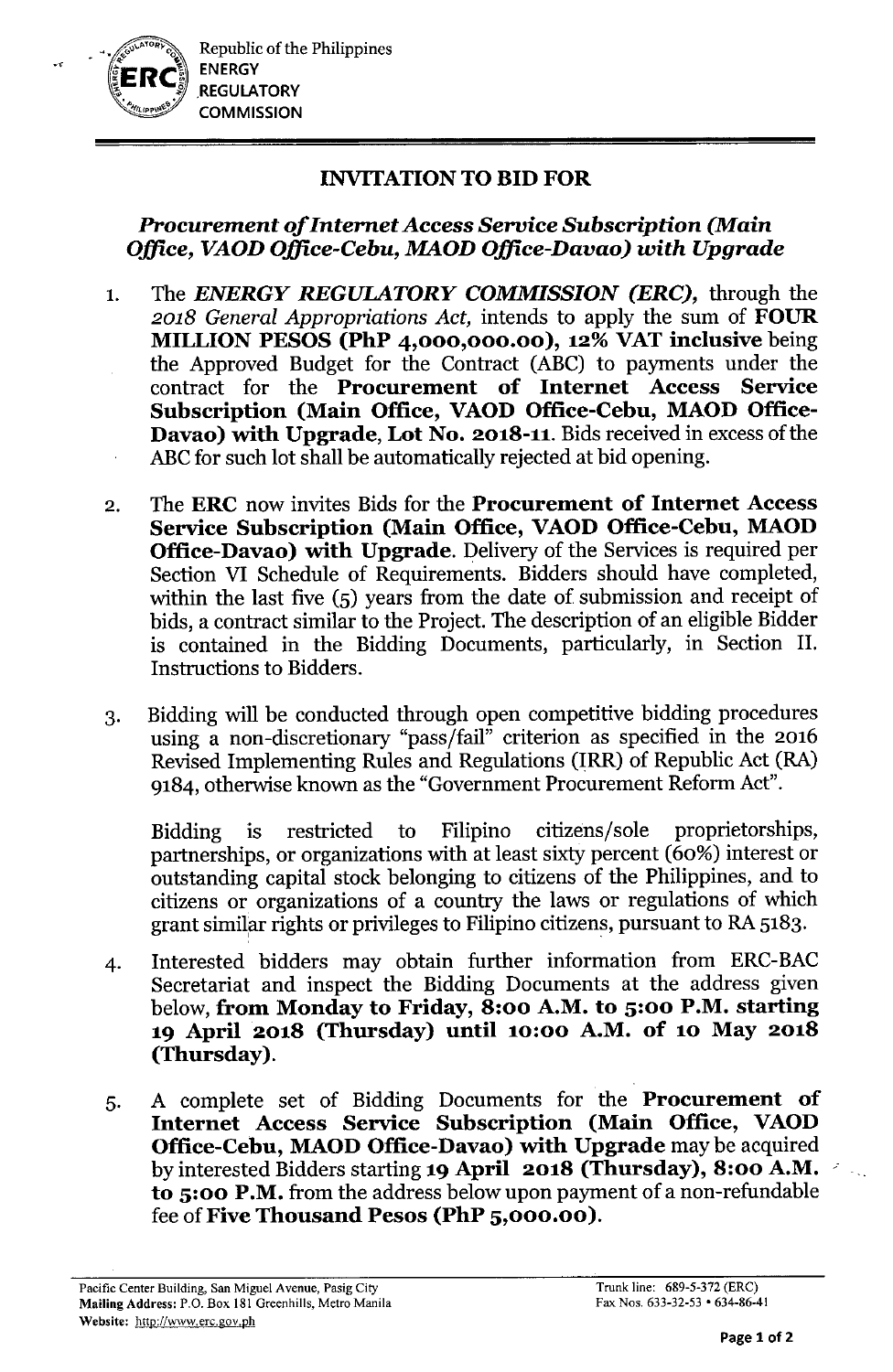It may also be downloaded free of charge from the website of the Philippine Government Electronic Procurement System (PhilGEPS), provided that Bidders shall pay the applicable (non-refundable) fee for the Bidding Documents not later than the submission of their bids.

- 6. The ERC-BAC will hold the Pre-Bid Conference on 27 April 2018 (Friday), 10:00 A.M. at the Mezzanine Floor, Pacific Center Building, San Miguel Avenue, Pasig City, which shall be open to prospective bidders.
- 7. Bids must be duly received by the ERC-BAC Secretariat at the address below on or before 10 May 2018 (Thursday) until 10:00 A.M. All Bids must be accompanied by a bid security in any of the acceptable forms and in the amount stated in ITB Clause 18.

Bid opening shall be on 10 May 2018 (Thursday) at 10:30 A.M. at the Mezzanine Floor, Pacific Center Building, San Miguel Avenue, Pasig City. Bids will be opened in the presence of the bidders' representatives who choose to attend at the address below. Late bids shall not be accepted.

- 8. The ERC-BAC reserves the right to reject any and all bids, declare a failure of bidding, or not award the contract at any time prior to contract award in accordance with Section 41 of RA 9184 and its IRR, without thereby incurring any liability to the affected bidder or bidders.
- 9. Please see attached *Annex "A"* for the Specification.

10. For further information, please refer to: Ms. Cherry Lynn S. Gonzales **BAC Secretariat Chairperson** Mezzanine Floor, Pacific Center Building, San Miguel Avenue, Pasig City Tel No. 706-5259 csgonzales@erc.gov.ph/procurement@erc.gov.ph

11April 2018, Pasig City.

...

*~ tA'-r. C. ~*

**MARIA CORAZON C. GINES** BAC Chairperson

CLSG/LLG/RGMG/RRPM

Pacific Center Building, San Miguel Avenue, Pasig City Mailing Address: P.O. Box 181 Greenhills, Metro Manila Website: http://www.erc.gov.ph

I

Trunk line: 689-5-372 (ERe) Fax Nos. 633-32-53 • 634-86-41